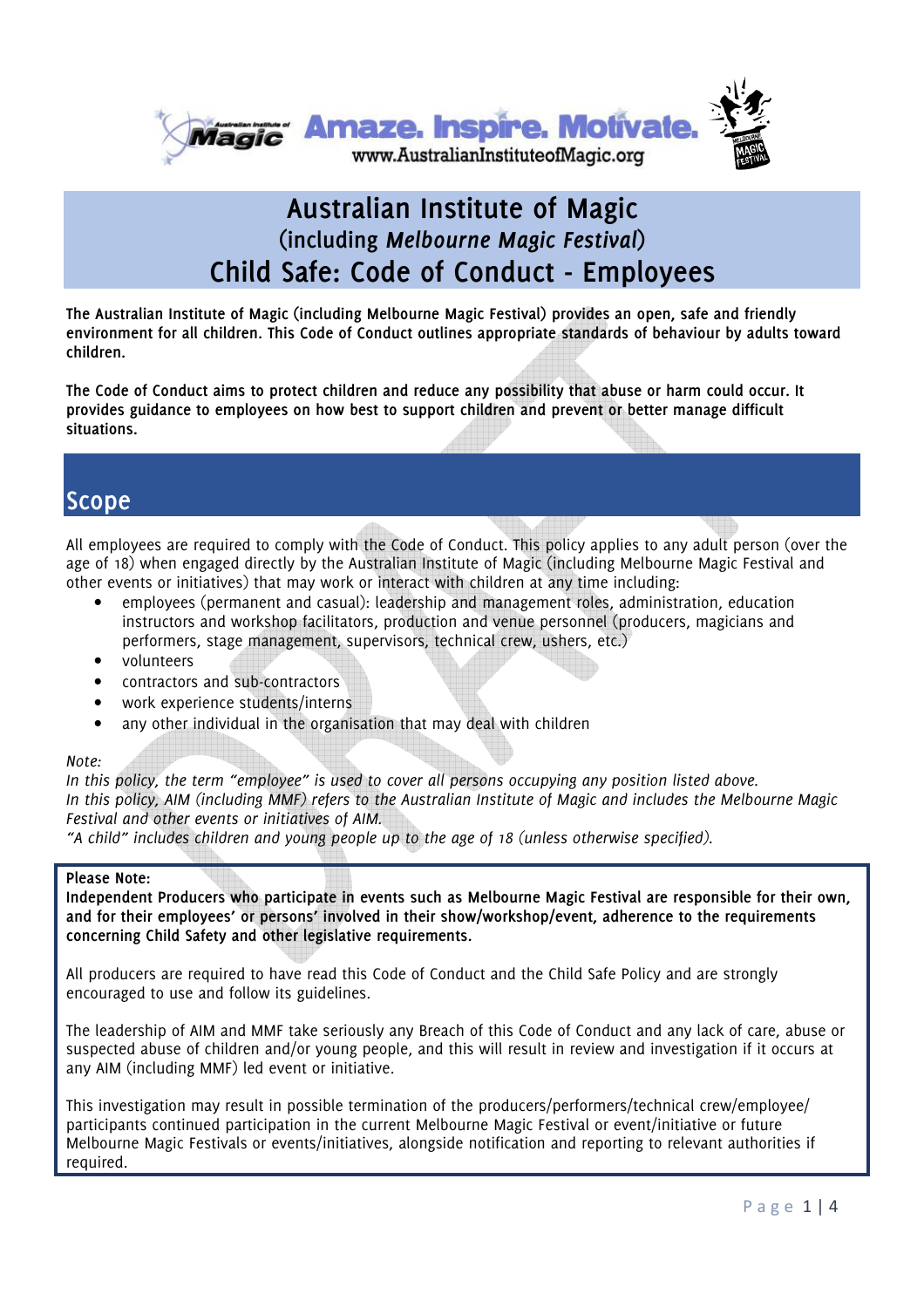## **AIM (including MMF)'s employees are responsible for promoting the safety and well-being of children by complying with the following:**

- adhere to our child safe policies and procedures
- take all reasonable steps to protect children from the risk of abuse and neglect including:
	- Physical abuse: purposefully injuring or threatening to injure a child
		- Emotional abuse: an attack on a child's self-esteem e.g. through bullying, threatening, ridiculing, intimidating or isolating the child
		- Sexual abuse: any sexual act or sexual threat imposed upon a child
	- Neglect: harming a child by failing to provide basic physical or emotional necessities.
- treat all children with dignity, equality and respect
- listen to and value the ideas and opinions of children
- act as a positive role model in your conduct with children
- develop positive relationships with children and parents (including carers and legal guardians) based on mutual trust and open communication
- be professional in your actions through your use of language, presentation and manner
- respect the privacy of children and parents (including carers and legal guardians), and only disclose information to people who have a need to know
- be aware of risks with communication and behaviour between employees and children (including online and mobile)
- be aware of risks with communication and behaviour between children (including online and mobile)
- aim to ensure children understand they are valued members of the production, program, audience or other experience
- acknowledge the uniqueness and potential of all children, in recognition that enjoying their childhood without undue pressure is important
- if by chance any children are found unsupervised, direct and accompany children to their supervisor or relevant management immediately
- report any breaches of these standards of behaviour to the Child Safety Officer or relevant management promptly

# **AIM (including MMF) employees MUST NOT:**

- discriminate against any child because of age, gender (including transgender status), cultural background, religion, vulnerability, disability or sexuality
- engage in behaviour that is intended to shame, humiliate, oppress, belittle or degrade children
- engage in any activity with a child that is likely to physically or emotionally harm them
- take photos or video of children without permission of the child (if 15 years of age or older) and their parent, carer or legal guardian, and relevant management
- share personal information or photos of children on social media without the informed consent of the child (if 15 years of age or older) and parent, carer or legal guardian, and relevant management
- work with children while under the influence of alcohol or illicit drugs
- ignore or disregard any concerns, suspicions, or disclosures of child abuse
- show overly familiar physical affection towards children or any unnecessary physical contact with children
- marginalise or exclude specific children
- show favouritism towards specific children such as the offering of gifts, special thanks, special treatment or inappropriate attention

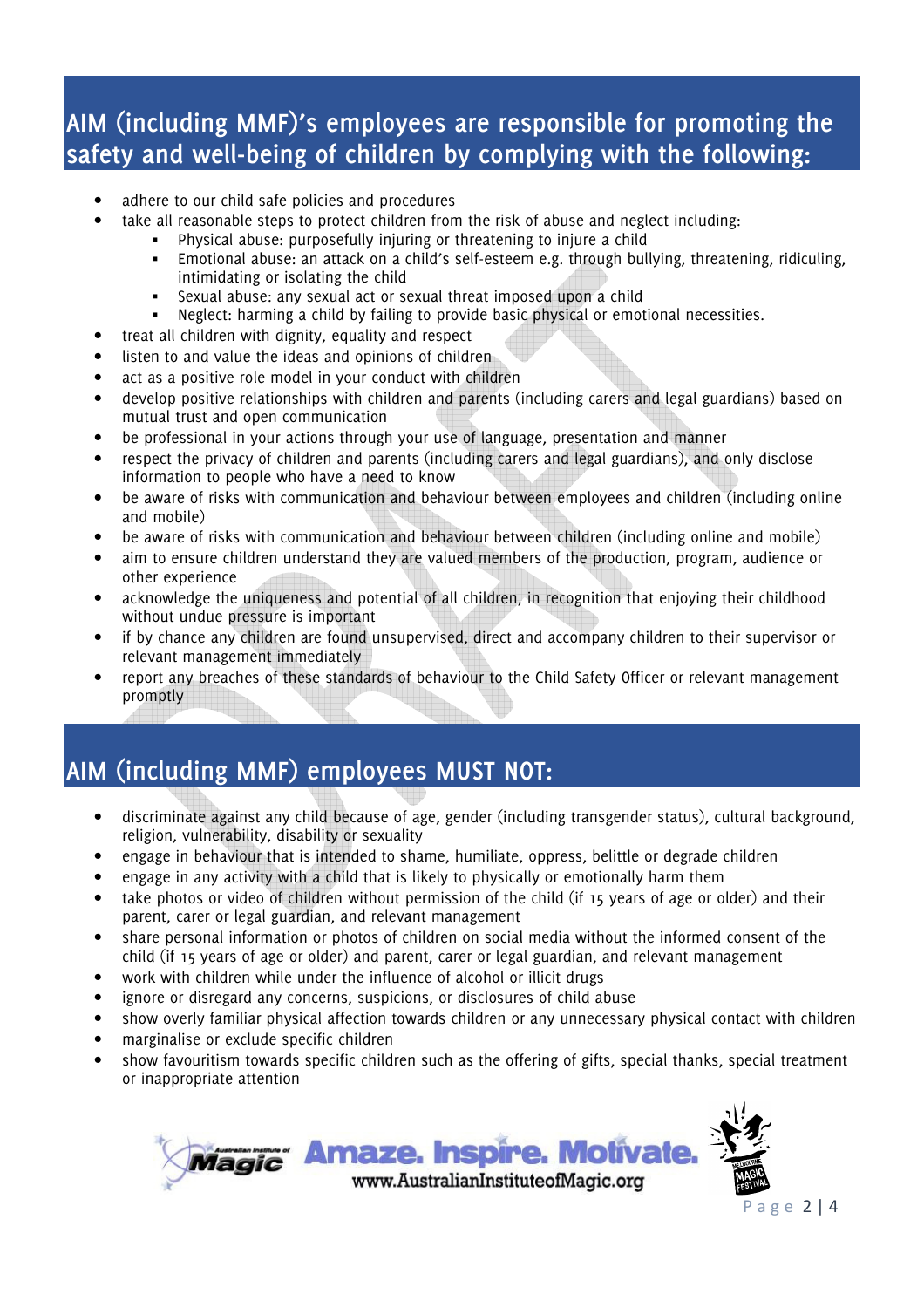- subject children to any form of physical punishment, social isolation, immobilisation or any other conduct likely to humiliate or frighten children
- enter children's dressing rooms (unless they are a designated supervisor, or approved to do so by a supervisor or relevant management)
- allow children to enter an adult's dressing room or crew areas, unless accompanied by their supervisor and approval has been granted by those in the dressing room
- close doors in rooms where children are present, unless children need privacy to dress
- allow children to (un)dress with others around (dressing should take place in private)
- do things of a personal nature for children that they are able to do for themselves, such as assisting with going to the toilet or dressing
- gossip in the presence of children
- distress a child for the purpose of eliciting a dramatic reaction
- develop any 'special' relationships with children outside of the professional relationship or arrange contact with children outside of work obligations
- have unauthorised contact with children online or by phone

# **AIM (including MMF)'s designated Supervisors are required to comply with the following in addition to the above Code of Conduct:**

- Supervisors should be with children (under 15 years) at all times whilst they are in the care of our organisation. Children should not be left without direct supervision by a designated supervisor at any time.
- No employees, other than designated supervisors, should be alone with children (under 15 years) at any time, and at no time should non-designated employees be placed in a circumstance where they are required to supervise children. If by chance any children are found unsupervised, employees should direct and accompany children to their supervisor or relevant management immediately.
- Supervisors are expected to build a mutually respectful, professional relationship with all children in their care.
- The emotions and well-being of children should be checked periodically by supervisors to ensure their comfort and competence for the tasks assigned. If any of the children become distressed, withdrawn or overwhelmed for whatever reason the child should be given the opportunity to watch proceedings or compose themselves in private. Any concerns regarding the welfare of children are to be conveyed to management without delay.
- Supervisors should appropriately guide children towards positive and responsible behaviour. Children should be made clearly aware of the guidelines and rules established on appropriate behaviour in order for them to act accordingly, and supervisors should monitor adherence and appropriately reinforce limit setting.
- Supervisors should report inappropriate behaviour by any child to relevant management if the child does not respond to appropriate requests to improve behaviour.

Please note that for MMF Gala's the Gala Producer will assume the Supervisors Role, or arrange a suitable delegate (informing the Child Safe Officer if this is to occur).

**All complaints or reports of conduct not keeping with this Code will be pursued in accordance with the organisation's Complaints and Reporting Procedure, including means to take disciplinary action if necessary.** 

**Please sign the Final Page, or the Record Sheet to acknowledge that you have read this Code of Conduct and agree to abide by it at all times.** 

**Prepared September 2018** based on at template prepared by *Live Performances Australia*

*Magic' Amaze. Inspire. Motivate.* www.AustralianInstituteofMagic.org